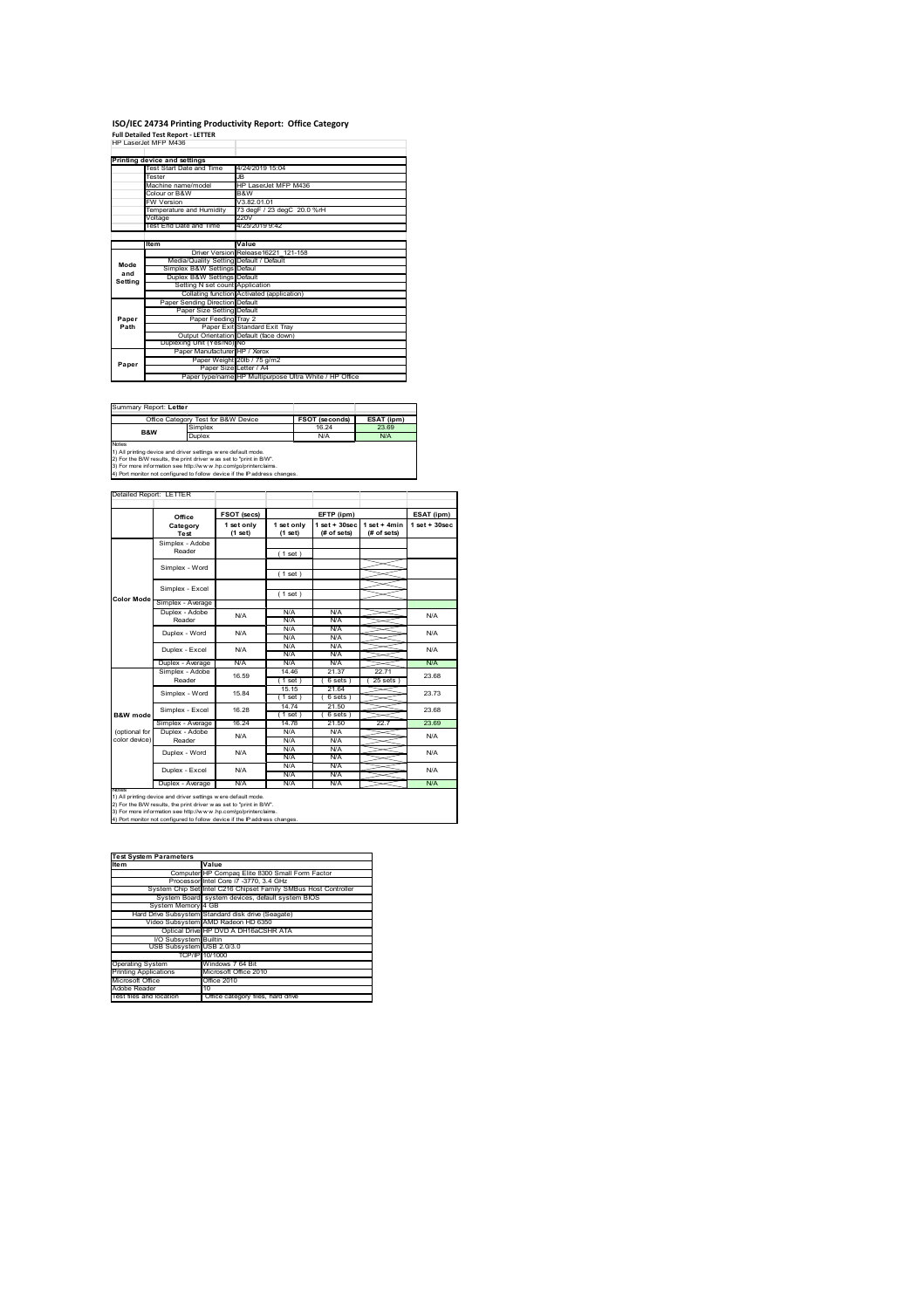# **ISO/IEC 24734 Printing Productivity Report: Office Category Full Detailed Test Report ‐ A4** HP LaserJet MFP M436

|         | Printing device and settings            |                                                         |  |
|---------|-----------------------------------------|---------------------------------------------------------|--|
|         | Test Start Date and Time                | 4/24/2019 15:04                                         |  |
|         | Tester                                  | ारि                                                     |  |
|         | Machine name/model                      | HP LaserJet MFP M436                                    |  |
|         | Colour or R&W                           | <b>R&amp;W</b>                                          |  |
|         | FW Version                              | V3.82.01.01                                             |  |
|         | Temperature and Humidity                | 73 degF / 23 degC 20.0 %rH                              |  |
|         | Voltage                                 | 22ftV                                                   |  |
|         | Test End Date and Time                  | 4/25/2019 9:42                                          |  |
|         |                                         |                                                         |  |
|         | <b>Item</b>                             | Value                                                   |  |
|         |                                         | Driver Version Release 16221 121-158                    |  |
| Mode    | Media/Quality Setting Default / Default |                                                         |  |
| and     | Simplex B&W Settings Defaul             |                                                         |  |
|         | Duplex B&W Settings Default             |                                                         |  |
| Setting | Setting N set count Application         |                                                         |  |
|         |                                         | Collating function Activated (application)              |  |
|         | Paper Sending Direction Default         |                                                         |  |
|         | Paper Size Setting Default              |                                                         |  |
| Paper   | Paper Feeding Tray 2                    |                                                         |  |
| Path    |                                         | Paper Exit Standard Exit Trav                           |  |
|         |                                         | Output Orientation Default (face down)                  |  |
|         | Duplexing Unit (Yes/No) No              |                                                         |  |
|         | Paper Manufacturer HP / Xerox           |                                                         |  |
|         |                                         | Paper Weight 20lb / 75 g/m2                             |  |
| Paper   | Paper Size Letter / A4                  |                                                         |  |
|         |                                         | Paper type/name HP Multipurpose Ultra White / HP Office |  |

Summary Report: **A4**

**FSOT (seconds) ESAT (ipm)** Simplex 23.30 Duplex N/A N/A N/A Office Category Test for B&W Device **B&W** Notes<br>11 Ail printing device and driver settings were default mode.<br>2) For the BIW results, the print driver was set to "print in BIW".<br>3) For more information see http://www.hp.com/go/printerclaims.<br>4) Port monitor not co

|                                | Office            | FSOT (secs)                       |                      | EFTP (ipm)                        |                               | ESAT (ipm)      |
|--------------------------------|-------------------|-----------------------------------|----------------------|-----------------------------------|-------------------------------|-----------------|
|                                | Category<br>Test  | 1 set only<br>(1 <sub>set</sub> ) | 1 set only<br>(1.90) | $1$ set + $30$ sec<br>(# of sets) | $1$ set + 4min<br>(# of sets) | $1$ set + 30sec |
|                                | Simplex - Adobe   |                                   |                      |                                   |                               |                 |
|                                | Reader            |                                   | (1 set)              |                                   |                               |                 |
|                                |                   |                                   |                      |                                   |                               |                 |
|                                | Simplex - Word    |                                   | (1 set)              |                                   |                               |                 |
|                                | Simplex - Excel   |                                   |                      |                                   |                               |                 |
| Colour<br>Mode                 |                   |                                   | (1 set)              |                                   |                               |                 |
|                                | Simplex - Average |                                   |                      |                                   |                               |                 |
|                                | Duplex - Adobe    | N/A                               | N/A                  | N/A                               |                               | N/A             |
|                                | Reader            |                                   | N/A                  | N/A                               |                               |                 |
|                                | Duplex - Word     | N/A                               | N/A                  | N/A                               |                               | N/A             |
|                                |                   |                                   | N/A                  | N/A                               |                               |                 |
|                                | Duplex - Excel    | N/A                               | N/A                  | N/A                               |                               | N/A             |
|                                |                   |                                   | N/A                  | N/A                               |                               |                 |
|                                | Duplex - Average  | N/A                               | N/A                  | N/A                               |                               | <b>N/A</b>      |
|                                | Simplex - Adobe   | 17.16                             | 13 98                | 19 93                             | 22.59                         | 23.23           |
|                                | Reader            |                                   | (1 set)              | 4 sets                            | $26$ sets                     |                 |
|                                | Simplex - Word    | 16.05                             | 14 96                | 20.69                             |                               | 23.44           |
|                                |                   |                                   | (1 set)              | 4 sets 1                          |                               |                 |
|                                | Simplex - Excel   | 16.34                             | 14 RR                | 20.27                             |                               | 23.25           |
| <b>R&amp;W</b> mode            |                   |                                   | $1$ set $1$          | 4 sets                            |                               |                 |
|                                | Simplex - Average | 16.5                              | 14.54<br>N/A         | 20.26<br>N/A                      | 22 R                          | 23.30           |
| (optional for<br>color device) | Duplex - Adobe    | N/A                               |                      |                                   |                               | N/A             |
|                                | Reader            |                                   | N/A                  | N/A                               |                               |                 |
|                                | Duplex - Word     | <b>N/A</b>                        | N/A<br>N/A           | N/A<br>N/A                        |                               | N/A             |
|                                |                   |                                   |                      |                                   |                               |                 |
|                                | Duplex - Excel    | N/A                               | N/A<br>N/A           | N/A<br>N/A                        |                               | N/A             |
|                                |                   |                                   |                      |                                   |                               |                 |
| <b>I'M AND</b>                 | Duplex - Average  | <b>N/A</b>                        | N/A                  | <b>N/A</b>                        |                               | <b>N/A</b>      |

| <b>Test System Parameters</b> |                                                                 |  |  |  |
|-------------------------------|-----------------------------------------------------------------|--|--|--|
| Item                          | Value                                                           |  |  |  |
|                               | Computer HP Compag Elite 8300 Small Form Factor                 |  |  |  |
|                               | Processor Intel Core i7 -3770. 3.4 GHz                          |  |  |  |
|                               | System Chip Set Intel C216 Chipset Family SMBus Host Controller |  |  |  |
|                               | System Board system devices, default system BIOS                |  |  |  |
| System Memory 4 GB            |                                                                 |  |  |  |
|                               | Hard Drive Subsystem Standard disk drive (Seagate)              |  |  |  |
|                               | Video Subsystem AMD Radeon HD 6350                              |  |  |  |
|                               | Optical Drive HP DVD A DH16aCSHR ATA                            |  |  |  |
| VO Subsystem Builtin          |                                                                 |  |  |  |
| USB Subsystem USB 2.0/3.0     |                                                                 |  |  |  |
|                               | ICP/IPI10/1000                                                  |  |  |  |
| Operating System              | Windows 7 64 Bit                                                |  |  |  |
| <b>Printing Applications</b>  | Microsoft Office 2010                                           |  |  |  |
| Microsoft Office              | Office 2010                                                     |  |  |  |
| Adobe Reader                  | 10                                                              |  |  |  |
| Test files and location       | Office category files, hard drive                               |  |  |  |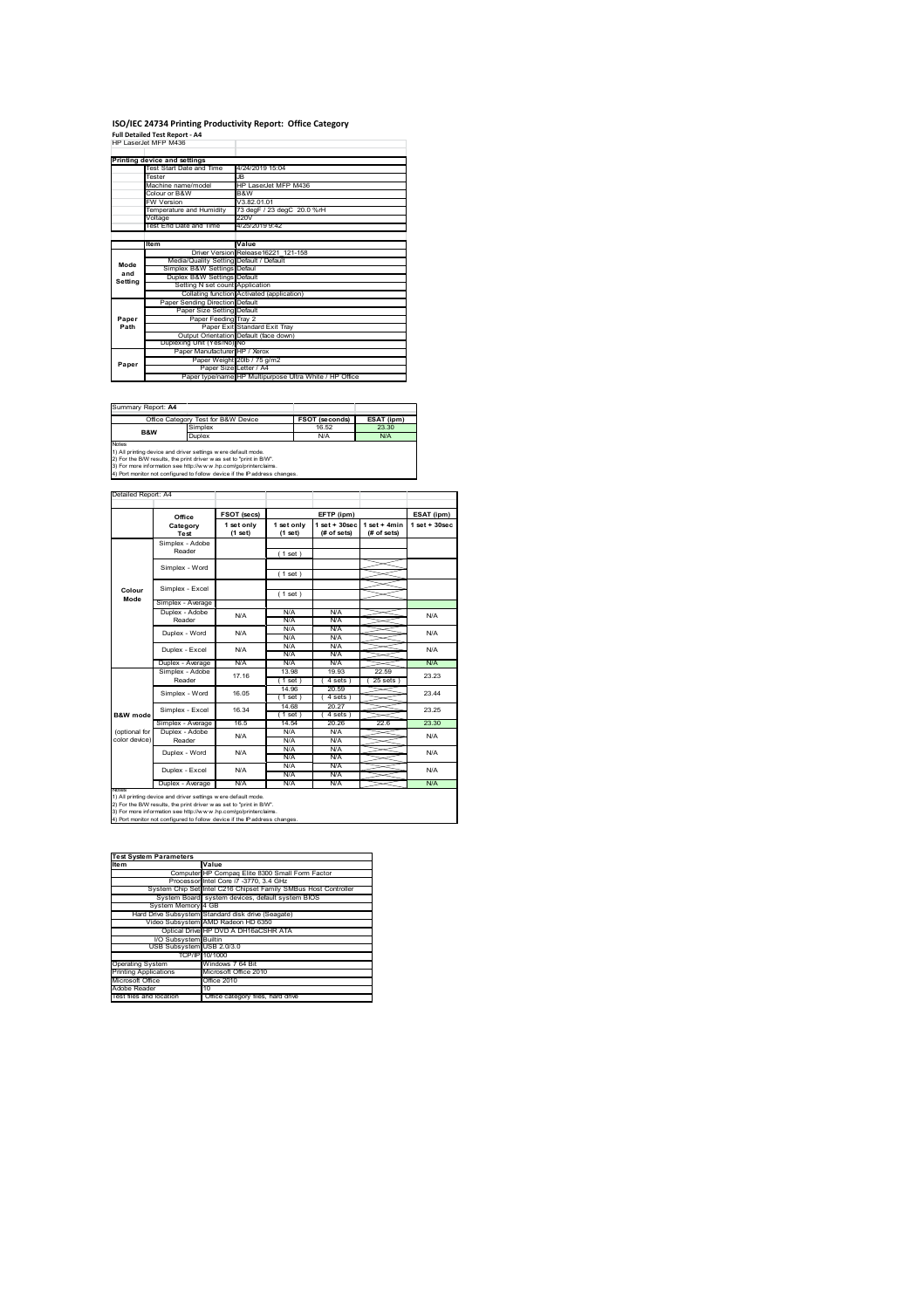# **ISO/IEC 24734 Printing Productivity Report: Office Category Full Detailed Test Report ‐ Tabloid** HP LaserJet MFP M436

|         | Printing device and settings            |                                                         |  |
|---------|-----------------------------------------|---------------------------------------------------------|--|
|         | Test Start Date and Time                | 4/24/2019 15:04                                         |  |
|         | Tester                                  | R                                                       |  |
|         | Machine name/model                      | HP LaserJet MFP M436                                    |  |
|         | Colour or R&W                           | <b>R&amp;W</b>                                          |  |
|         | <b>FW Version</b>                       | V3 82 01 01                                             |  |
|         | Temperature and Humidity                | 73 degF / 23 degC 20.0 %rH                              |  |
|         | Voltage                                 | 220V                                                    |  |
|         | Test End Date and Time                  | 4/25/2019 9:42                                          |  |
|         |                                         |                                                         |  |
|         | Item                                    | Value                                                   |  |
|         |                                         | Driver Version Release 16221 121-158                    |  |
| Mode    | Media/Quality Setting Default / Default |                                                         |  |
| and     | Simplex B&W Settings Defaul             |                                                         |  |
| Setting | Duplex B&W Settings Default             |                                                         |  |
|         | Setting N set count Application         |                                                         |  |
|         |                                         | Collating function Activated (application)              |  |
|         | Paper Sending Direction Default         |                                                         |  |
|         | Paper Size Setting Default              |                                                         |  |
| Paper   | Paper Feeding Tray 2                    |                                                         |  |
| Path    |                                         | Paper Exit Standard Exit Tray                           |  |
|         |                                         | Output Orientation Default (face down)                  |  |
|         | Duplexing Unit (Yes/No) No              |                                                         |  |
|         | Paper Manufacturer HP / Xerox           |                                                         |  |
| Paper   |                                         | Paper Weight 20lb / 75 g/m2                             |  |
|         | Paper Size Letter / A4                  |                                                         |  |
|         |                                         | Paper type/name HP Multipurpose Ultra White / HP Office |  |
|         |                                         |                                                         |  |

ary Report: Tabloid

**FSOT (seconds) ESAT (ipm)** Office Category Test for B&W Device **B&W** Ξ Simplex 25.53 13.02 Duplex N/A N/A N/A Notes<br>1) All printing device and driver settings were default mode.<br>2) For the BIW results, the print driver was set to "print in BIW".<br>3) For more information see http://www.hp.com/go/printerclaims.<br>4) Port monitor not co

|                                | Office            | FSOT (secs)             |                      | EFTP (ipm)                        |                               | ESAT (ipm)      |
|--------------------------------|-------------------|-------------------------|----------------------|-----------------------------------|-------------------------------|-----------------|
|                                | Category<br>Test  | 1 set only<br>$(1$ set) | 1 set only<br>(1.90) | $1$ set + $30$ sec<br>(# of sets) | $1$ set + 4min<br>(# of sets) | $1$ set + 30sec |
|                                | Simplex - Adobe   |                         |                      |                                   |                               |                 |
|                                | Reader            |                         | (1 set)              |                                   |                               |                 |
|                                |                   |                         |                      |                                   |                               |                 |
|                                | Simplex - Word    |                         | (1 set)              |                                   |                               |                 |
|                                | Simplex - Excel   |                         |                      |                                   |                               |                 |
| <b>Color Mode</b>              |                   |                         | (1 set)              |                                   |                               |                 |
|                                | Simplex - Average |                         |                      |                                   |                               |                 |
|                                | Duplex - Adobe    | N/A                     | N/A                  | N/A                               |                               | N/A             |
|                                | Reader            |                         | N/A                  | N/A                               |                               |                 |
|                                | Duplex - Word     | N/A                     | N/A                  | N/A                               |                               | N/A             |
|                                |                   |                         | N/A                  | <b>N/A</b>                        |                               |                 |
|                                | Duplex - Excel    | N/A                     | N/A                  | N/A                               |                               | N/A             |
|                                |                   |                         | N/A                  | N/A                               |                               |                 |
|                                | Duplex - Average  | N/A                     | N/A                  | N/A                               |                               | <b>N/A</b>      |
|                                | Simplex - Adobe   | 27.07                   | <b>R</b> RR          | 11.25                             | 12.55                         | 13.01           |
|                                | Reader            |                         | $1$ set $)$          | 3 sets                            | 15 sets                       |                 |
|                                | Simplex - Word    | 24.59                   | 9.75                 | 1172                              |                               | 13.05           |
|                                |                   |                         | (1 set)              | 3 sets                            |                               |                 |
|                                | Simplex - Excel   | 24.91                   | 9.63                 | 11.64<br>$3$ sets $1$             |                               | 13.01           |
| <b>R&amp;W</b> mode            |                   | 25.53                   | $1$ set $1$          |                                   |                               | 13.02           |
|                                | Simplex - Average |                         | 9.41<br>N/A          | 11.53<br>N/A                      | 12.55                         |                 |
| (optional for<br>color device) | Duplex - Adobe    | N/A                     |                      |                                   |                               | N/A             |
|                                | Reader            |                         | N/A                  | N/A                               |                               |                 |
|                                | Duplex - Word     | N/A                     | N/A<br>N/A           | N/A<br>N/A                        |                               | N/A             |
|                                |                   |                         |                      |                                   |                               |                 |
|                                | Duplex - Excel    | N/A                     | N/A<br>N/A           | N/A<br>N/A                        |                               | N/A             |
|                                | Duplex - Average  | N/A                     | N/A                  | N/A                               |                               | <b>N/A</b>      |
| <b>INCAND</b>                  |                   |                         |                      |                                   |                               |                 |

| <b>Test System Parameters</b> |                                                                 |  |  |  |
|-------------------------------|-----------------------------------------------------------------|--|--|--|
| Item                          | Value                                                           |  |  |  |
|                               | Computer HP Compag Elite 8300 Small Form Factor                 |  |  |  |
|                               | Processor Intel Core i7 -3770. 3.4 GHz                          |  |  |  |
|                               | System Chip Set Intel C216 Chipset Family SMBus Host Controller |  |  |  |
|                               | System Board system devices, default system BIOS                |  |  |  |
| System Memory 4 GB            |                                                                 |  |  |  |
|                               | Hard Drive Subsystem Standard disk drive (Seagate)              |  |  |  |
|                               | Video Subsystem AMD Radeon HD 6350                              |  |  |  |
|                               | Optical Drive HP DVD A DH16aCSHR ATA                            |  |  |  |
| VO Subsystem Builtin          |                                                                 |  |  |  |
| USB Subsystem USB 2.0/3.0     |                                                                 |  |  |  |
|                               | ICP/IP 10/1000                                                  |  |  |  |
| Operating System              | Windows 7 64 Bit                                                |  |  |  |
| Printing Applications         | Microsoft Office 2010                                           |  |  |  |
| Microsoft Office              | Office 2010                                                     |  |  |  |
| Adobe Reader                  | 10                                                              |  |  |  |
| Test files and location       | Office category files, hard drive                               |  |  |  |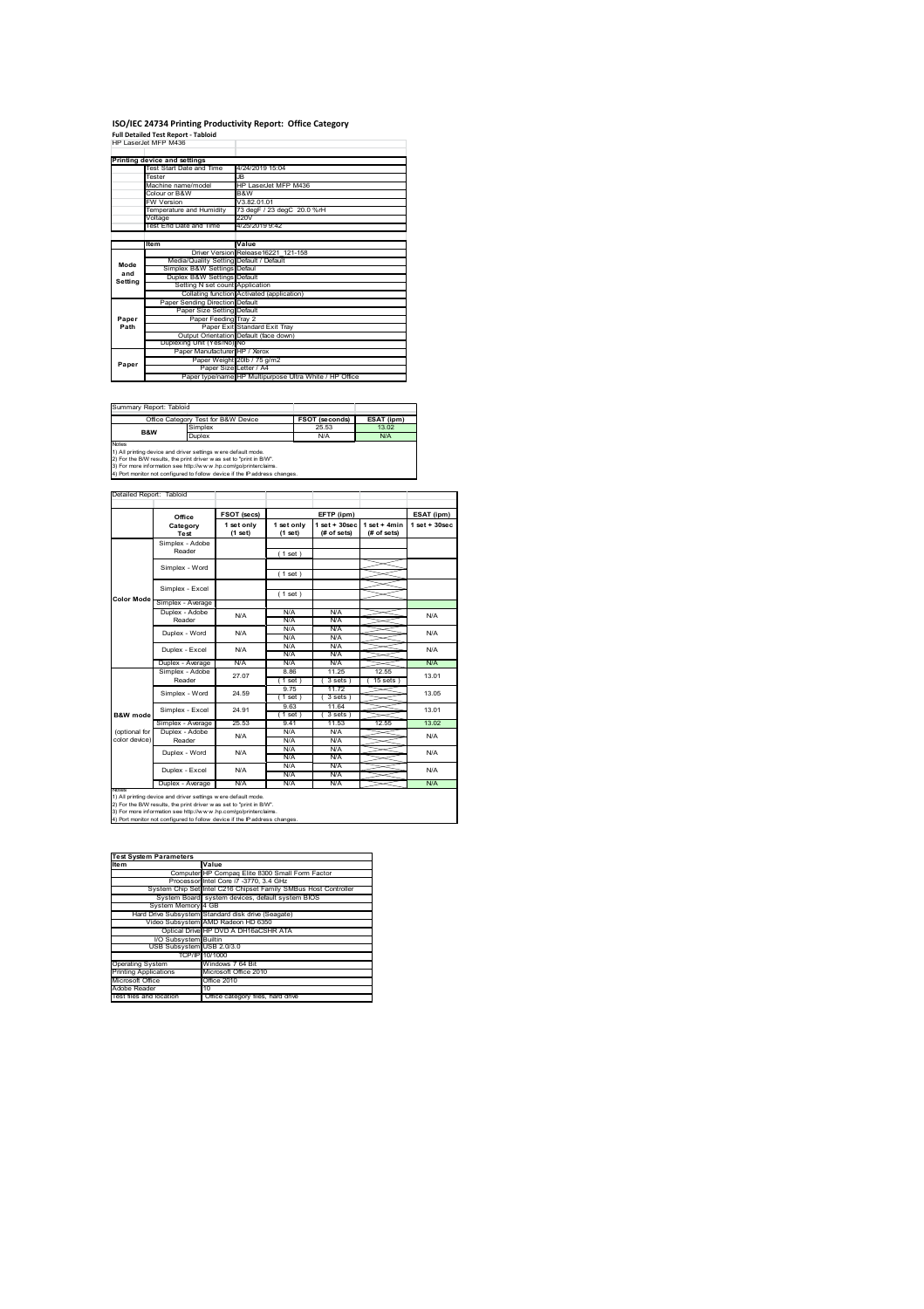# **ISO/IEC 24734 Printing Productivity Report: Office Category Full Detailed Test Report ‐ A3** HP LaserJet MFP M436

|         | Printing device and settings            |                                                         |
|---------|-----------------------------------------|---------------------------------------------------------|
|         | Test Start Date and Time                | 4/24/2019 15:04                                         |
|         | Tester                                  | ारि                                                     |
|         | Machine name/model                      | HP LaserJet MFP M436                                    |
|         | Colour or R&W                           | <b>R&amp;W</b>                                          |
|         | <b>FW Version</b>                       | V3 82 01 01                                             |
|         | Temperature and Humidity                | 73 degF / 23 degC 20.0 %rH                              |
|         | Voltage                                 | 22ftV                                                   |
|         | Test End Date and Time                  | 4/25/2019 9:42                                          |
|         |                                         |                                                         |
|         | <b>Item</b>                             | Value                                                   |
|         |                                         | Driver Version Release 16221 121-158                    |
| Mode    | Media/Quality Setting Default / Default |                                                         |
| and     | Simplex B&W Settings Defaul             |                                                         |
|         | Duplex B&W Settings Default             |                                                         |
| Setting | Setting N set count Application         |                                                         |
|         |                                         | Collating function Activated (application)              |
|         | Paper Sending Direction Default         |                                                         |
|         | Paper Size Setting Default              |                                                         |
| Paper   | Paper Feeding Tray 2                    |                                                         |
| Path    |                                         | Paper Exit Standard Exit Trav                           |
|         |                                         | Output Orientation Default (face down)                  |
|         | Duplexing Unit (Yes/No) No              |                                                         |
|         | Paper Manufacturer HP / Xerox           |                                                         |
|         |                                         | Paper Weight 20lb / 75 g/m2                             |
| Paper   | Paper Size Letter / A4                  |                                                         |
|         |                                         | Paper type/name HP Multipurpose Ultra White / HP Office |
|         |                                         |                                                         |

Summary Report: A3

|                                                                            | Office Category Test for B&W Device                                 | FSOT (seconds) | ESAT (ipm) |  |  |
|----------------------------------------------------------------------------|---------------------------------------------------------------------|----------------|------------|--|--|
| <b>R&amp;W</b>                                                             | Simplex                                                             | 16.24          | 12.68      |  |  |
|                                                                            | Duplex                                                              | N/A            | <b>N/A</b> |  |  |
| Nrees                                                                      |                                                                     |                |            |  |  |
|                                                                            | 1) All printing device and driver settings were default mode.       |                |            |  |  |
|                                                                            | 2) For the B/W results, the print driver was set to "print in B/W". |                |            |  |  |
| 31 East spouse information suga introductor as a compactmental interesting |                                                                     |                |            |  |  |

3) For more information see http://w w w .hp.com/go/printerclaims. 4) Port monitor not configured to follow device if the IP address changes.

|                     | Office            | FSOT (secs)             |                      | EFTP (ipm)                        |                               | ESAT (ipm)      |  |
|---------------------|-------------------|-------------------------|----------------------|-----------------------------------|-------------------------------|-----------------|--|
|                     | Category<br>Test  | 1 set only<br>$(1$ set) | 1 set only<br>(1.90) | $1$ set + $30$ sec<br>(# of sets) | $1$ set + 4min<br>(# of sets) | $1$ set + 30sec |  |
|                     | Simplex - Adobe   |                         |                      |                                   |                               |                 |  |
|                     | Reader            |                         | (1 set)              |                                   |                               |                 |  |
|                     |                   |                         |                      |                                   |                               |                 |  |
|                     | Simplex - Word    |                         | (1 set)              |                                   |                               |                 |  |
|                     | Simplex - Excel   |                         |                      |                                   |                               |                 |  |
| <b>Color Mode</b>   |                   |                         | (1 set)              |                                   |                               |                 |  |
|                     | Simplex - Average |                         |                      |                                   |                               |                 |  |
|                     | Duplex - Adobe    | N/A                     | N/A                  | N/A                               |                               | N/A             |  |
|                     | Reader            |                         | N/A                  | N/A                               |                               |                 |  |
|                     | Duplex - Word     | N/A                     | N/A                  | N/A                               |                               | N/A             |  |
|                     |                   |                         | N/A                  | N/A                               |                               |                 |  |
|                     | Duplex - Excel    | N/A                     | N/A                  | N/A                               |                               | N/A             |  |
|                     |                   |                         | N/A                  | N/A                               |                               |                 |  |
|                     | Duplex - Average  | N/A                     | N/A                  | N/A                               |                               | N/A             |  |
|                     | Simplex - Adobe   | 27.37                   | 8.76                 | 10 94                             | 12.40                         | 12.49           |  |
|                     | Reader            |                         | $1$ set $)$          | 3 sets                            | 14 sets                       |                 |  |
|                     | Simplex - Word    | 24.75                   | 9.69                 | 11.60                             |                               | 12.89           |  |
|                     |                   |                         | $1$ set $1$          | 3 <sub>sets</sub>                 |                               |                 |  |
|                     | Simplex - Excel   | 24.98                   | 9.60                 | 11.38                             |                               | 12.68           |  |
| <b>R&amp;W</b> mode |                   |                         | $1$ set $1$          | 3 <sub>sets</sub>                 |                               |                 |  |
|                     | Simplex - Average | 25.70                   | 9.35                 | 11.30                             | 12.40                         | <b>12.68</b>    |  |
| (optional for       | Duplex - Adobe    | N/A                     | N/A                  | N/A                               |                               | N/A             |  |
| color device)       | Reader            |                         | N/A                  | <b>N/A</b>                        |                               |                 |  |
|                     | Duplex - Word     | N/A                     | N/A                  | N/A                               |                               | N/A             |  |
|                     |                   |                         | N/A                  | N/A                               |                               |                 |  |
|                     | Duplex - Excel    | N/A                     | N/A                  | N/A                               |                               | N/A             |  |
|                     |                   |                         | N/A                  | N/A                               |                               |                 |  |
|                     | Duplex - Average  | <b>N/A</b>              | N/A                  | <b>N/A</b>                        |                               | <b>N/A</b>      |  |

| <b>Test System Parameters</b> |                                                                 |
|-------------------------------|-----------------------------------------------------------------|
| Item                          | Value                                                           |
|                               | Computer HP Compag Elite 8300 Small Form Factor                 |
|                               | Processor Intel Core i7 -3770. 3.4 GHz                          |
|                               | System Chip Set Intel C216 Chipset Family SMBus Host Controller |
|                               | System Board system devices, default system BIOS                |
| System Memory 4 GB            |                                                                 |
|                               | Hard Drive Subsystem Standard disk drive (Seagate)              |
|                               | Video Subsystem AMD Radeon HD 6350                              |
|                               | Optical Drive HP DVD A DH16aCSHR ATA                            |
| VO Subsystem Builtin          |                                                                 |
|                               | USB Subsystem USB 2.0/3.0                                       |
|                               | ICP/IP 10/1000                                                  |
| Operating System              | Windows 7 64 Bit                                                |
| <b>Printing Applications</b>  | Microsoft Office 2010                                           |
| Microsoft Office              | Office 2010                                                     |
| Adobe Reader                  | 10                                                              |
| Test files and location       | Office category files, hard drive                               |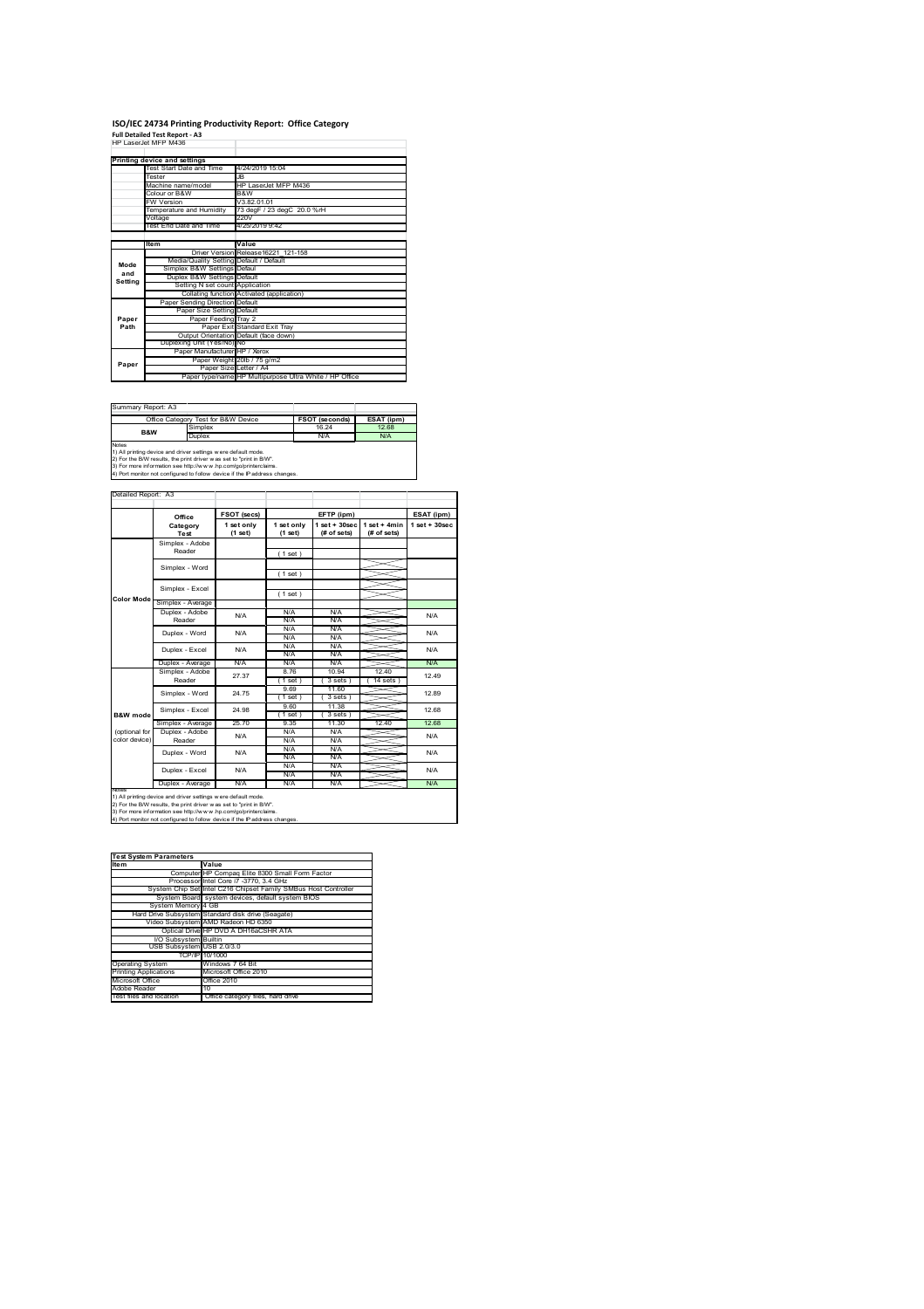## **ISO/IEC 24734 Printing Productivity Report: Office Category Feature Performance Full Report ‐ Office Feature Performance Test** HP LaserJet MFP M436

|         | Printing device and settings            |                                                         |
|---------|-----------------------------------------|---------------------------------------------------------|
|         | <b>Test Start Date and Time</b>         | 4/24/2019 15:04                                         |
|         | Tester                                  | ारि                                                     |
|         | Machine name/model                      | HP Laseclet MFP M436                                    |
|         | Colour or B&W                           | B&W                                                     |
|         | <b>FW Version</b>                       | V3.82.01.01                                             |
|         | Temperature and Humidity                | 73 degF / 23 degC 20.0 %rH                              |
|         | Voltage                                 | 220V                                                    |
|         | Test End Date and Time                  | 4/25/2019 9:42                                          |
|         |                                         |                                                         |
|         | <b>Item</b>                             | Value                                                   |
|         |                                         | Driver Version Release 16221 121-158                    |
| Mode    | Media/Quality Setting Default / Default |                                                         |
| and     | Simplex B&W Settings Defaul             |                                                         |
|         | Duplex B&W Settings Default             |                                                         |
| Setting | Setting N set count Application         |                                                         |
|         |                                         | Collating function Activated (application)              |
|         | Paper Sending Direction Default         |                                                         |
|         | Paper Size Setting Default              |                                                         |
| Paper   | Paper Feeding Tray 2                    |                                                         |
| Path    |                                         | Paper Exit Standard Exit Trav                           |
|         |                                         | Output Orientation Default (face down)                  |
|         | Duplexing Unit (Yes/No) No              |                                                         |
|         | Paper Manufacturer HP / Xerox           |                                                         |
|         |                                         | Paper Weight 20lb / 75 g/m2                             |
| Paper   | Paper Size Letter / A4                  |                                                         |
|         |                                         | Paper type/name HP Multipurpose Ultra White / HP Office |

| ISO Print Productivity Report: Feature Performance Test Summary                                                                           |         |                                      |                                      |
|-------------------------------------------------------------------------------------------------------------------------------------------|---------|--------------------------------------|--------------------------------------|
|                                                                                                                                           |         |                                      | <b>Feature Performance Ratio</b>     |
| <b>Printing Modes</b><br>(Feature Adobe Reader - Office test file)                                                                        |         | FSOT (base)<br><b>FSOT (feature)</b> | <b>ESAT (feature)</b><br>ESAT (base) |
| A5, Landscape Feed, Simplex, Colour                                                                                                       | Simplex |                                      |                                      |
| A5. Portrait Feed, Simplex, Colour                                                                                                        | Simplex |                                      |                                      |
| Legal, Simplex, Colour                                                                                                                    | Simplex |                                      |                                      |
| Legal, Duplex, Colour                                                                                                                     | Duplex  |                                      |                                      |
| A4. 1200 dpi. Simplex, Colour                                                                                                             | Simplex |                                      |                                      |
| Letter, 1200 dpi, Simplex, Colour                                                                                                         | Simplex |                                      |                                      |
| A4. General Office, Simplex, Colour                                                                                                       | Simplex |                                      |                                      |
| Letter, General Office, Simplex, Colour                                                                                                   | Simplex |                                      |                                      |
| A5. Landscape Feed, Simplex, B/W                                                                                                          | Simplex |                                      |                                      |
| A5. Portrait Feed. Simplex. B/W                                                                                                           | Simplex | 102%                                 | 95%                                  |
| Legal, Simplex, B/W                                                                                                                       | Simplex |                                      |                                      |
| Legal, Duplex, B/W                                                                                                                        | Duplex  |                                      |                                      |
| A4, 1200 dpi, Simplex, B/W                                                                                                                | Simplex |                                      |                                      |
| Letter, 1200 dpi, Simplex, B/W                                                                                                            | Simplex |                                      |                                      |
| A4. General Office, Simplex, B/W                                                                                                          | Simplex |                                      |                                      |
| Letter, General Office, Simplex, B/W                                                                                                      | Simplex |                                      |                                      |
| Nntes<br>1) All printing device and driver settings were default mode.<br>2) Test conducted with 8-paper Office Feature Performance file. |         |                                      |                                      |

2) Test conducted w ith 8-paper Office Feature Performance file.<br>3) For more information see http://w w w .hp.com/go/printerclaims.<br>4) Port monitor not configured to follow device if the IP address changes.

 $\overline{a}$ 

|       | Feature Performance Full Report - Feature Printing Mode: 'Office' Feature Performance Test                                                                                                                                                                                       |                                                                                         |                           |                            |                                 |                                                |                                      |
|-------|----------------------------------------------------------------------------------------------------------------------------------------------------------------------------------------------------------------------------------------------------------------------------------|-----------------------------------------------------------------------------------------|---------------------------|----------------------------|---------------------------------|------------------------------------------------|--------------------------------------|
|       | <b>Printing Modes</b>                                                                                                                                                                                                                                                            |                                                                                         | <b>Base Printing Mode</b> | <b>Feature Performance</b> |                                 |                                                |                                      |
|       | Feature Adobe Reader - Office<br>test file (8-page)                                                                                                                                                                                                                              | <b>ESOT</b><br>Rase                                                                     | <b>FSAT</b><br>Rase       | 1 set<br>FSOT (secs)       | $1$ set $+30$ sec<br>ESAT (ipm) | <b>FSOT (base)</b><br><b>ESOT</b><br>(feature) | <b>ESAT (feature)</b><br>ESAT (base) |
|       | A5. Landscape Feed, Simplex, Colour                                                                                                                                                                                                                                              |                                                                                         |                           |                            |                                 |                                                |                                      |
|       | A5. Portrait Feed, Simplex, Colour                                                                                                                                                                                                                                               |                                                                                         |                           |                            |                                 |                                                |                                      |
|       | Legal, Simplex, Colour                                                                                                                                                                                                                                                           |                                                                                         |                           |                            |                                 |                                                |                                      |
|       | Legal, Duplex, Colour                                                                                                                                                                                                                                                            |                                                                                         |                           |                            |                                 |                                                |                                      |
|       | A4. 1200 dpi. Simplex, Colour                                                                                                                                                                                                                                                    |                                                                                         |                           |                            |                                 |                                                |                                      |
|       | Letter, 1200 dpi, Simplex, Colour                                                                                                                                                                                                                                                |                                                                                         |                           |                            |                                 |                                                |                                      |
|       | A4. General Office, Simplex, Colour                                                                                                                                                                                                                                              |                                                                                         |                           |                            |                                 |                                                |                                      |
|       | Letter, General Office, Simplex, Colour                                                                                                                                                                                                                                          |                                                                                         |                           |                            |                                 |                                                |                                      |
|       | A5. Landscape Feed, Simplex, B/W                                                                                                                                                                                                                                                 | 27.98                                                                                   | 23.24                     |                            |                                 |                                                |                                      |
|       | A5. Portrait Feed, Simplex, B/W                                                                                                                                                                                                                                                  | 27.96                                                                                   | 23.24                     | 27.58                      | 22.2                            | 102%                                           | 98%                                  |
|       | Legal, Simplex, B/W                                                                                                                                                                                                                                                              |                                                                                         |                           |                            |                                 |                                                |                                      |
|       | Legal, Duplex, B/W                                                                                                                                                                                                                                                               |                                                                                         |                           |                            |                                 |                                                |                                      |
|       | A4. 1200 dpi. Simplex. B/W                                                                                                                                                                                                                                                       | 27.98                                                                                   | 23.24                     |                            |                                 |                                                |                                      |
|       | Letter, 1200 dpi, Simplex, B/W                                                                                                                                                                                                                                                   |                                                                                         |                           |                            |                                 |                                                |                                      |
|       | A4. General Office, Simplex, B/W                                                                                                                                                                                                                                                 | 27.98                                                                                   | 23.24                     |                            |                                 |                                                |                                      |
|       | Letter, General Office, Simplex, B/W                                                                                                                                                                                                                                             |                                                                                         |                           |                            |                                 |                                                |                                      |
| Notes | 1) All printing device and driver settings were default mode.<br>2) Test conducted with 8-paper Office Feature Performance file<br>3) For more information see http://www.hp.com/go/printerclaims.<br>4) Port monitor not configured to follow device if the IP address changes. |                                                                                         |                           |                            |                                 |                                                |                                      |
|       |                                                                                                                                                                                                                                                                                  |                                                                                         |                           |                            |                                 |                                                |                                      |
|       | <b>Test System Parameters</b><br>Value<br>Item                                                                                                                                                                                                                                   |                                                                                         |                           |                            |                                 |                                                |                                      |
|       |                                                                                                                                                                                                                                                                                  | Computer HP Compag Elite 8300 Small Form Factor                                         |                           |                            |                                 |                                                |                                      |
|       |                                                                                                                                                                                                                                                                                  | Processor Intel Core i7 -3770. 3.4 GHz                                                  |                           |                            |                                 |                                                |                                      |
|       |                                                                                                                                                                                                                                                                                  | $21.5$ $2.11.1$ $2.21.2$ $2.21.2$ $2.11.2$ $2.11.2$ $2.11.2$ $2.11.2$ $2.11.2$ $2.11.2$ |                           |                            |                                 |                                                |                                      |

|        |                              | Computer HP Compag Elite 8300 Small Form Factor                 |
|--------|------------------------------|-----------------------------------------------------------------|
|        |                              | Processor Intel Core i7 -3770. 3.4 GHz                          |
|        |                              | System Chip Set Intel C216 Chipset Family SMBus Host Controller |
|        |                              | System Board system devices, default system BIOS                |
| Test   | System Memory 4 GB           |                                                                 |
| System |                              | Hard Drive Subsystem Standard disk drive (Seagate)              |
|        |                              | Video Subsystem AMD Radeon HD 6350                              |
|        |                              | Optical Drive HP DVD A DH16aCSHR ATA                            |
|        | VO Subsystem Builtin         |                                                                 |
|        | USB Subsystem USB 2.0/3.0    |                                                                 |
| I/O    |                              | ICP/IP 10/1000                                                  |
|        | Operating System             | Windows 7 64 Bit                                                |
|        | <b>Printing Applications</b> | Microsoft Office 2010                                           |
|        | Software Microsoft Office    | Office 2010                                                     |
|        | Adobe Reader                 | 10                                                              |
|        | Test files and location      | Office category files, hard drive                               |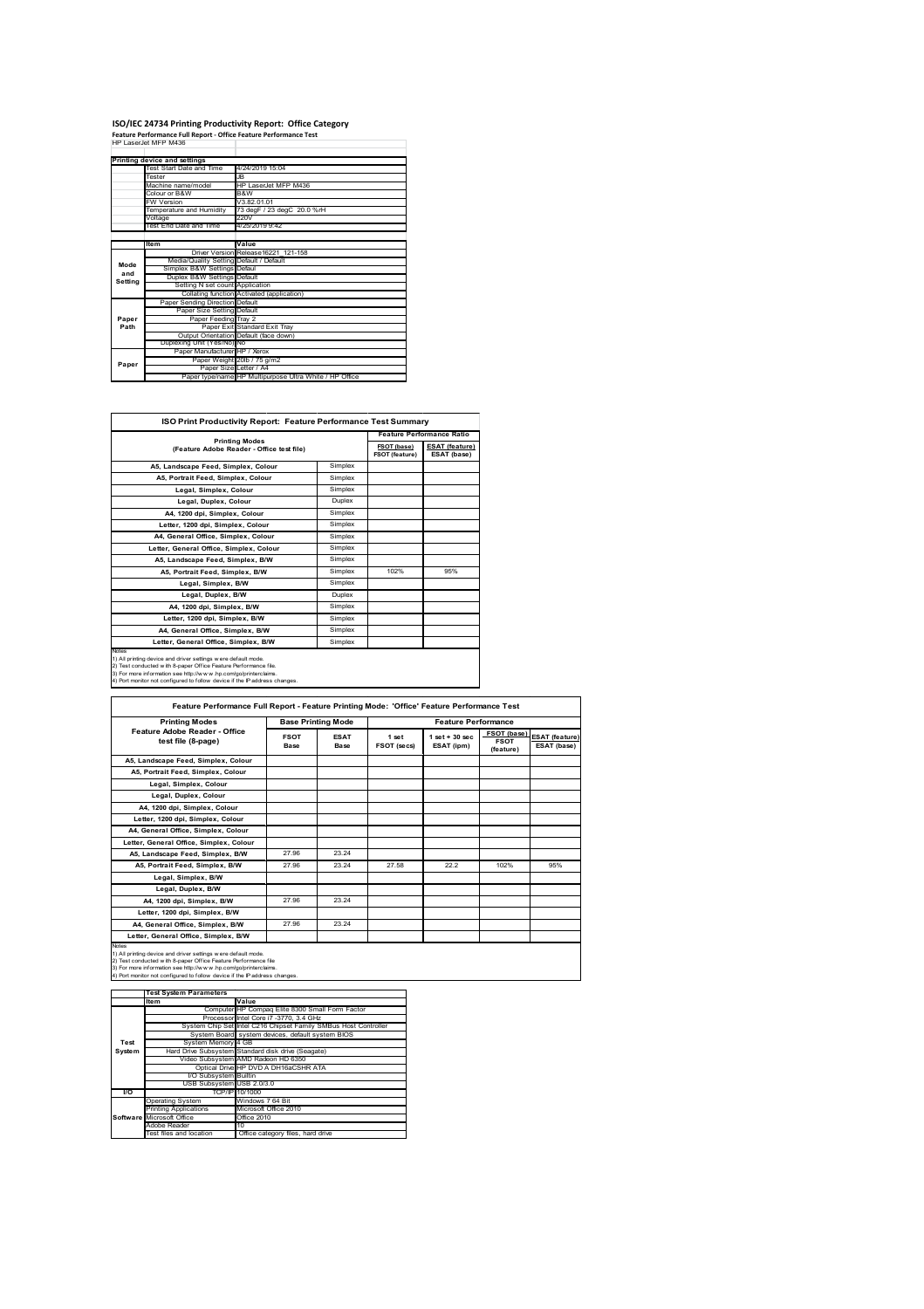### **ISO/IEC 17629 First Print Out Time Report: Office Category Full Detailed Test Report ‐ LETTER** HP LaserJet MFP M436

| FF LASSINS WE WE WISS |                              |                                |
|-----------------------|------------------------------|--------------------------------|
|                       | Printing device and settings |                                |
|                       | Test Start Date and Time     | 4/24/2019 15:04                |
|                       | Tester                       | JB.                            |
|                       | Machine name/model           | HP LaserJet MFP M436           |
|                       | Colour or B&W                | B&W                            |
|                       | <b>FW Version</b>            | V3.82.01.01                    |
|                       | Configuration (options)      | Default                        |
|                       | Controller                   | <b>NA</b>                      |
|                       | Printing device page count   | Not Specified                  |
|                       | Printing supplies page count | Not Specified                  |
|                       | Temperature and Humidity     | 73 degF / 23 degC 20.0 %rH     |
|                       | Voltage                      | 220V                           |
|                       | Test End Date and Time       | 4/25/2019 9:42                 |
|                       |                              |                                |
|                       | ltem                         | Value                          |
| Mode                  | PDL and driver version       | Release16221 121-158           |
| and                   | Print Quality mode           | default                        |
| Setting               | <b>B&amp;W</b> settings      | default                        |
|                       | Paper feed orientation       | Short Edge                     |
| Paper                 | Paper type setting           | default                        |
|                       | Paper feeding                | Standard cassette              |
|                       | Paper exit                   | Standard exit tray             |
| Paper Path            | Output orientation           | default (face up or face down) |

|                                                                                                                                                                                                                                                                                    |         | ISO First Page Out Time Summary Report: Office Category                    |
|------------------------------------------------------------------------------------------------------------------------------------------------------------------------------------------------------------------------------------------------------------------------------------|---------|----------------------------------------------------------------------------|
| Summary Report: Letter                                                                                                                                                                                                                                                             |         |                                                                            |
|                                                                                                                                                                                                                                                                                    |         | FPOT from Ready (seconds)                                                  |
| <b>B&amp;W</b>                                                                                                                                                                                                                                                                     | Simplex | 8.42                                                                       |
|                                                                                                                                                                                                                                                                                    | Duplex  |                                                                            |
| Notes<br>1) All printing device and driver settings w ere default mode.<br>2) For the B/W results, the print driver was set to "print in B/W".<br>3) For more information see http://www.hp.com/go/printerclaims.<br>5) Page counts w ere collected after completion of the tests. |         | 4) Port monitor not configured to follow device if the IP address changes. |

**ISO First Page Out Time Report: Office Category Detailed Report: LETTER elay Word (seconds) Excel (seconds) Adobe Reader Average (seconds)** (second FPOT from Ready - Simplex FPOT from Ready - Duplex  $\asymp$  $>\!<$ FPOT from Sleep - Simplex N/A **Color Mode** Recovery Time ╰  $\gg$ FPOT from Off - Simplex  $\!>\!$  $\lessgtr$  $\overline{\varkappa}$  $\overline{\times}$ Warm-up Time  $\overline{\phantom{0}}$ FPOT from Ready - Simplex 8.27 8.44 8.54 8.42 21 Seconds FPOT from Ready - Duplex FPOT from Sleep - Simplex 25.64 61 Minutes **B&W Mode** Recovery Time Recovery Time 17.1<br>Therm Off - Simplex 36.58  $\gg$  $\prec$  $\iff$ FPOT from Off - Simplex 36.58  $\equiv$ Warm-up Time 28.04 Notes<br>1) All printing device and driver settings were default mode.<br>2) For the BMV results, the print driver was set to "print in BMV".<br>3) For more information see http://www.hp.com/golprinterclaims.<br>4) Port monitor not co **HP Data Table Detailed Report: LETTER FPOT Avg FPOT (secs) Iteration 1 FPOT (secs) Iteration 2 FPOT (secs) Iteration 3 Application Delay Time (secs)** FPOT from Sleep N/A N/A N/A N/A N/A Adobe Reader **Color Mode** FPOT from Sleep (15 minutes) HP/Non ISO Test N/A N/A N/A N/A Adobe Reader FPOT from Sleep 25.64 25.52 25.76 N/A Adobe Reader 61 Minutes **B&W Mode** FPOT from Sleep (15 minutes) HP/Non ISO Test 22.01 21.98 22.03 N/A Adobe Reader 16 Minutes Notes<br>1) All printing device and driver settings w ere default mode.<br>2) For the B/W results, the print driver w as set to "print in B/W".<br>3 DLP includes detailed iterations as data measurements may vary run to run.

|                                  | <b>Test System Parameters</b> |                                                       |
|----------------------------------|-------------------------------|-------------------------------------------------------|
|                                  | ltem                          | Value                                                 |
|                                  | Computer                      | HP Compag Elite 8300 Small Form Factor                |
|                                  | Processor                     | Intel Core i7 -3770, 3.4 GHz                          |
|                                  | System Chip Set               | Intel C216 Chipset Family SMBus Host Controller       |
|                                  | System Board                  | system devices, default system BIOS                   |
| Test                             | System Memory                 | 4 GB                                                  |
| System                           | <b>Hard Drive Subsystem</b>   | Standard disk drive (Seagate)                         |
|                                  | Video Subsystem               | AMD Radeon HD 6350                                    |
|                                  | Optical Drive                 | HP DVD A DH16aCSHR ATA                                |
|                                  | I/O Subsystem                 | <b>Builtin</b>                                        |
|                                  | <b>USB Subsystem</b>          | USB 2.0/3.0                                           |
| Printing<br>Device<br>Connection | TCP/IP                        | 10/1000                                               |
|                                  | Operating System              | Windows 7 Business/Ultimate, 64 bit, Build 7601, SP 1 |
|                                  | <b>Printing Applications</b>  | Microsoft Office 2010 SP2                             |
| Software                         |                               | Adobe Reader 10.1.4                                   |
|                                  | <b>Print Driver</b>           | Release16221 121-158                                  |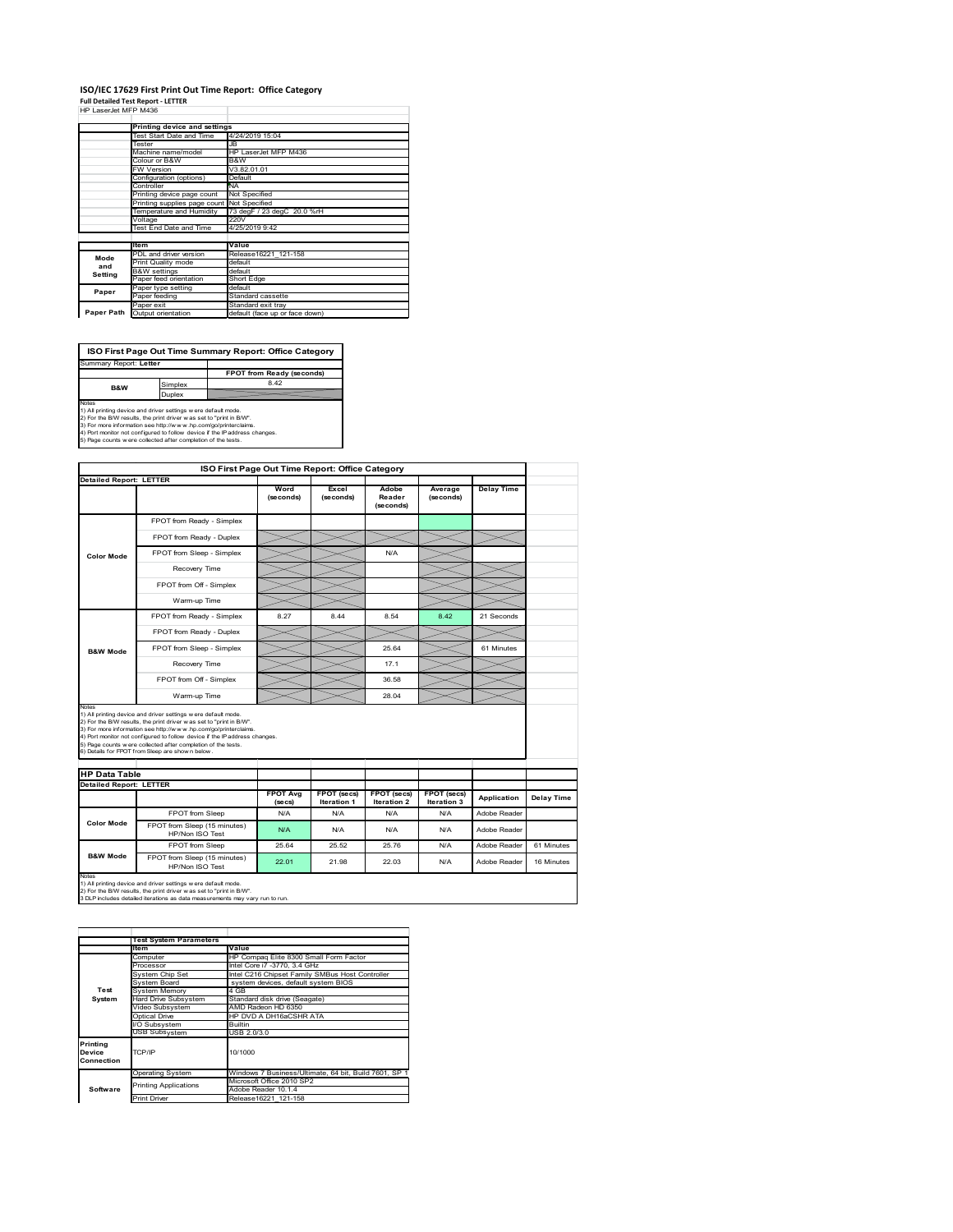# **ISO/IEC 17629 First Print Out Time Report: Office Category Full Detailed Test Report ‐ A4** HP LaserJet MFP M436

| HP Laser let MFP M436 |                                            |                                |
|-----------------------|--------------------------------------------|--------------------------------|
|                       | Printing device and settings               |                                |
|                       | Test Start Date and Time                   | 4/24/2019 15:04                |
|                       | Tester                                     | JB.                            |
|                       | Machine name/model                         | HP LaserJet MFP M436           |
|                       | Colour or B&W                              | B&W                            |
|                       | <b>FW Version</b>                          | V3.82.01.01                    |
|                       | Configuration (options)                    | Default                        |
|                       | Controller                                 | <b>NA</b>                      |
|                       | Printing device page count                 | Not Specified                  |
|                       | Printing supplies page count Not Specified |                                |
|                       | Temperature and Humidity                   | 73 degF / 23 degC 20.0 %rH     |
|                       | Voltage                                    | 220V                           |
|                       | Test End Date and Time                     | 4/25/2019 9:42                 |
|                       |                                            |                                |
|                       | Item                                       | Value                          |
| Mode                  | PDL and driver version                     | Release16221 121-158           |
| and                   | Print Quality mode                         | default                        |
| Setting               | <b>B&amp;W</b> settings                    | default                        |
|                       | Paper feed orientation                     | Short Edge                     |
| Paper                 | Paper type setting                         | default                        |
|                       | Paper feeding                              | Standard cassette              |
|                       | Paper exit                                 | Standard exit tray             |
| Paper Path            | Output orientation                         | default (face up or face down) |

**ISO First Page Out Time Summary Report: Office Category**

| Summary Report: A4                                                         |         |                           |
|----------------------------------------------------------------------------|---------|---------------------------|
|                                                                            |         | FPOT from Ready (seconds) |
| <b>B&amp;W</b>                                                             | Simplex | 8.70                      |
|                                                                            | Duplex  |                           |
| Notes                                                                      |         |                           |
| 1) All printing device and driver settings w ere default mode.             |         |                           |
| 2) For the B/W results, the print driver was set to "print in B/W".        |         |                           |
| 3) For more information see http://www.hp.com/go/printerclaims.            |         |                           |
| 4) Port monitor not configured to follow device if the IP address changes. |         |                           |
| 5) Page counts w ere collected after completion of the tests.              |         |                           |

|                                                   |                                                                                                                                                                                                                                                                                                                                                                                                             | ISO First Page Out Time Report: Office Category |                                   |                              |                            |                    |
|---------------------------------------------------|-------------------------------------------------------------------------------------------------------------------------------------------------------------------------------------------------------------------------------------------------------------------------------------------------------------------------------------------------------------------------------------------------------------|-------------------------------------------------|-----------------------------------|------------------------------|----------------------------|--------------------|
| Detailed Report: A4                               |                                                                                                                                                                                                                                                                                                                                                                                                             |                                                 |                                   |                              |                            |                    |
|                                                   |                                                                                                                                                                                                                                                                                                                                                                                                             | Word<br>(seconds)                               | Excel<br>(seconds)                | Adobe<br>Reader<br>(seconds) | Average<br>(seconds)       | <b>Delay Time</b>  |
|                                                   | FPOT from Ready - Simplex                                                                                                                                                                                                                                                                                                                                                                                   |                                                 |                                   |                              |                            |                    |
|                                                   | FPOT from Ready - Duplex                                                                                                                                                                                                                                                                                                                                                                                    |                                                 |                                   |                              |                            |                    |
| <b>Color Mode</b>                                 | FPOT from Sleep - Simplex                                                                                                                                                                                                                                                                                                                                                                                   |                                                 |                                   | N/A                          |                            |                    |
|                                                   | Recovery Time                                                                                                                                                                                                                                                                                                                                                                                               |                                                 |                                   |                              |                            |                    |
|                                                   | FPOT from Off - Simplex                                                                                                                                                                                                                                                                                                                                                                                     |                                                 |                                   |                              |                            |                    |
|                                                   | Warm-up Time                                                                                                                                                                                                                                                                                                                                                                                                |                                                 |                                   |                              |                            |                    |
|                                                   | FPOT from Ready - Simplex                                                                                                                                                                                                                                                                                                                                                                                   | 8.35                                            | 8.69                              | 9.04                         | 8.70                       | 21 Seconds         |
|                                                   | FPOT from Ready - Duplex                                                                                                                                                                                                                                                                                                                                                                                    |                                                 |                                   |                              |                            |                    |
| <b>B&amp;W Mode</b>                               | FPOT from Sleep - Simplex                                                                                                                                                                                                                                                                                                                                                                                   |                                                 |                                   | 25.80                        |                            | 61 Minutes         |
|                                                   | Recovery Time                                                                                                                                                                                                                                                                                                                                                                                               |                                                 |                                   | 16.8                         |                            |                    |
|                                                   |                                                                                                                                                                                                                                                                                                                                                                                                             |                                                 |                                   |                              |                            |                    |
|                                                   | FPOT from Off - Simplex                                                                                                                                                                                                                                                                                                                                                                                     |                                                 |                                   | 34.95                        |                            |                    |
|                                                   | Warm-up Time                                                                                                                                                                                                                                                                                                                                                                                                |                                                 |                                   | 25.91                        |                            |                    |
| Notes<br><b>HP Data Table</b>                     | 1) All printing device and driver settings w ere default mode.<br>2) For the B/W results, the print driver was set to "print in B/W".<br>3) For more information see http://www.hp.com/go/printerclaims.<br>4) Port monitor not configured to follow device if the IP address changes.<br>5) Page counts w ere collected after completion of the tests.<br>6) Details for FPOT from Sleep are show n below. |                                                 |                                   |                              |                            |                    |
|                                                   |                                                                                                                                                                                                                                                                                                                                                                                                             |                                                 |                                   |                              |                            |                    |
|                                                   |                                                                                                                                                                                                                                                                                                                                                                                                             | <b>FPOT Avg</b><br>(se cs)                      | <b>FPOT</b> (secs)<br>Iteration 1 | FPOT (secs)<br>Iteration 2   | FPOT (secs)<br>Iteration 3 | <b>Application</b> |
|                                                   | FPOT from Sleep                                                                                                                                                                                                                                                                                                                                                                                             | N/A                                             | N/A                               | N/A                          | N/A                        | Adobe Reader       |
| <b>Color Mode</b>                                 | FPOT from Sleep (15 minutes)<br>HP/Non ISO Test                                                                                                                                                                                                                                                                                                                                                             | N/A                                             | N/A                               | N/A                          | N/A                        | Adobe Reader       |
| <b>Detailed Report: A4</b><br><b>B&amp;W Mode</b> | FPOT from Sleep                                                                                                                                                                                                                                                                                                                                                                                             | 25.80                                           | 25.98                             | 25.61                        | N/A                        | Adobe Reader       |

1) All printing device and driver settings w ere default mode.<br>2) For the B/W results, the print driver w as set to "print in B/W".<br>3 DLP includes detailed iterations as data measurements may vary run to run.

|                                  | <b>Test System Parameters</b> |                                                       |  |  |
|----------------------------------|-------------------------------|-------------------------------------------------------|--|--|
|                                  | ltem                          | Value                                                 |  |  |
|                                  | Computer                      | HP Compag Elite 8300 Small Form Factor                |  |  |
|                                  | Processor                     | Intel Core i7 -3770, 3.4 GHz                          |  |  |
|                                  | System Chip Set               | Intel C216 Chipset Family SMBus Host Controller       |  |  |
|                                  | System Board                  | system devices, default system BIOS                   |  |  |
| Test                             | System Memory                 | 4 GB                                                  |  |  |
| System                           | Hard Drive Subsystem          | Standard disk drive (Seagate)                         |  |  |
|                                  | Video Subsystem               | AMD Radeon HD 6350                                    |  |  |
|                                  | Optical Drive                 | HP DVD A DH16aCSHR ATA                                |  |  |
|                                  | I/O Subsystem                 | <b>Builtin</b>                                        |  |  |
|                                  | <b>USB Subsystem</b>          | USB 2.0/3.0                                           |  |  |
| Printing<br>Device<br>Connection | TCP/IP                        | 10/1000                                               |  |  |
|                                  | <b>Operating System</b>       | Windows 7 Business/Ultimate, 64 bit, Build 7601, SP 1 |  |  |
|                                  | <b>Printing Applications</b>  | Microsoft Office 2010 SP2                             |  |  |
| Software                         |                               | Adobe Reader 10.1.4                                   |  |  |
|                                  | <b>Print Driver</b>           | Release16221 121-158                                  |  |  |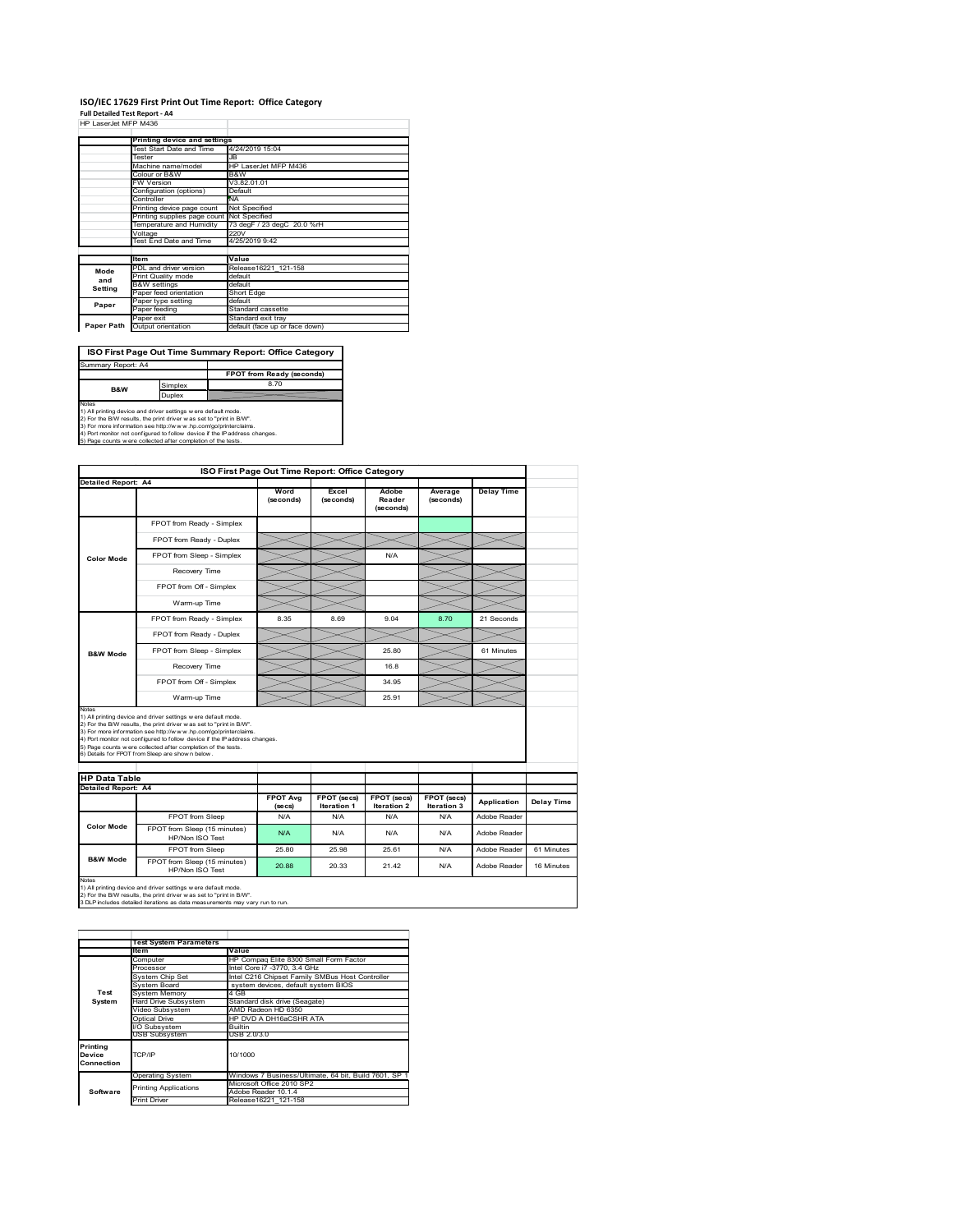## **ISO/IEC 29183 Copy Productivity Report**

**Full Detailed Test Report ‐ LETTER**

| HP LaserJet MFP M436 |                                          |                                                     |
|----------------------|------------------------------------------|-----------------------------------------------------|
|                      |                                          |                                                     |
|                      | <b>Machine Setup Information</b>         |                                                     |
|                      | Test Start Date and Time 4/25/2019 13:44 |                                                     |
|                      | TesterIJB                                |                                                     |
|                      |                                          | Machine name/model HP LaserJet MFP M436             |
| Colour or B&W B&W    |                                          |                                                     |
|                      | FW Version V3.82.01.01                   |                                                     |
|                      | Configuration (options) Not Specified    |                                                     |
|                      |                                          | Temperature and Humidity 73 degF / 23 degC 20.0 %rH |
|                      | Test End Date and Time: 4/25/2019 16:16  |                                                     |
|                      |                                          |                                                     |

|             | Pre-set Item                     | <b>Pre-set Value</b>                                    |
|-------------|----------------------------------|---------------------------------------------------------|
|             | <b>Output Resolution Default</b> |                                                         |
|             | <b>Output Quality Default</b>    |                                                         |
| Mode        |                                  | Copying Mode Colour for Colour and B&W for B&W          |
|             | Auto Density Adjustment Default  |                                                         |
|             |                                  | Collating function Set in Control Panel                 |
| Paper       | Paper Sending Direction Default  |                                                         |
|             | Paper Type Setting Default       |                                                         |
| Paper       | Paper Feeding Tray 2             |                                                         |
| Path        | Paper Exit Default               |                                                         |
|             |                                  | Face Up Exit Default (face down)                        |
|             | <b>Fixing Capability Default</b> |                                                         |
| Temporary   | Image Quality Stability Default  |                                                         |
| <b>Stop</b> | Capacity of Paper Default        |                                                         |
|             | Others None                      |                                                         |
|             |                                  |                                                         |
|             | Paper Manufacturer HP / Xerox    |                                                         |
| Paper       |                                  | Paper Weight 20lb / 75 g/m2                             |
|             | Paper Size Letter / A4           |                                                         |
|             |                                  | Paper type/name HP Multipurpose Ultra White / HP Office |

| Summary Report: Letter |              |             |
|------------------------|--------------|-------------|
|                        |              |             |
|                        | <b>SFCOT</b> | sESAT (ipm) |
| <b>B&amp;W</b>         | 7.50         | 23.76       |

Notes

First Copy Out and Copy Speed measured using ISO/IEC 29183, excludes first set of test documents. For more information see http://w w w .hp.com/go/printerclaims. Exact speed varies depending on the system configuration and document.

Only Target A w as used, all test documents have the same Saturated throughput. Reference ISO/IEC29183:2010 Clause 5, Sections 5.3.1 and 5.3.2

| Detailed Report: LETTER |               |              |             |             |                |             |
|-------------------------|---------------|--------------|-------------|-------------|----------------|-------------|
|                         |               |              |             |             |                |             |
|                         | <b>Target</b> | sFCOT (secs) | sEFTP (ipm) |             |                | sESAT (ipm) |
|                         |               |              | 1copy       | 1copy+30sec | 1copy+4minutes |             |
|                         | A             | 7.50         | 8.00        | 20.01       | 23.02          | 23.76       |
|                         |               |              |             | 16 sets     | 99 sets        |             |
|                         | B             |              |             |             |                |             |
| <b>B&amp;W</b>          |               |              |             |             |                |             |
|                         | C             |              |             |             |                |             |
|                         |               |              |             |             |                |             |
|                         | D             |              |             |             |                |             |
|                         |               |              |             |             |                |             |
|                         | Average       | 7.50         | 8.00        | 20.01       | 23.02          | 23.76       |

#### Notes

First Copy Out and Copy Speed measured using ISO/IEC 29183, excludes first set of test documents. For more information see http://w w w .hp.com/go/printerclaims. Exact speed varies depending on the system configuration and document. Only Target A w as used, all test documents have the same Saturated throughput. Reference ISO/IEC29183:2010 Clause 5, Sections 5.3.1 and 5.3.2